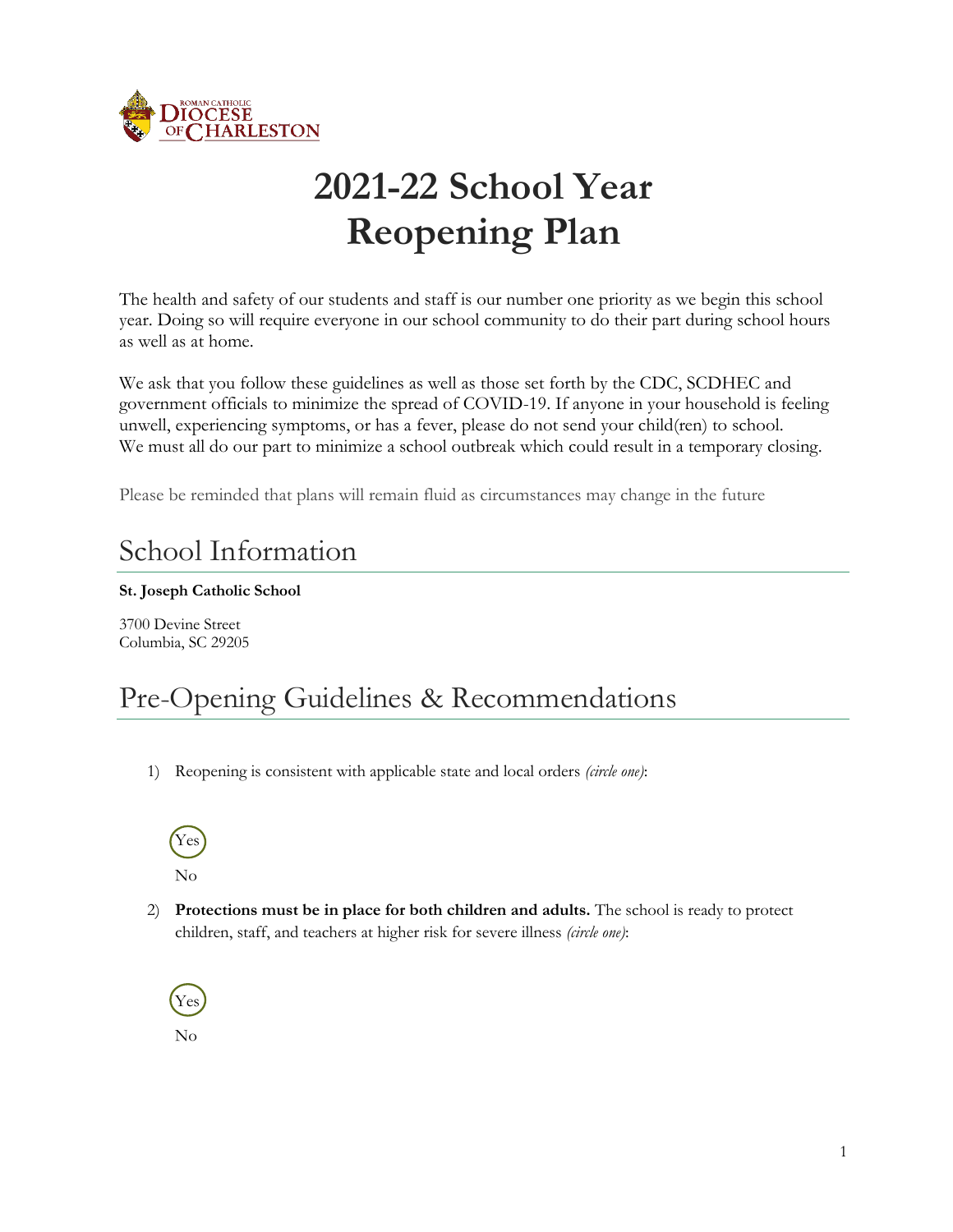#### **Accommodations, considerations for staff & students** o Strongly recommend vaccination in consultation with medical professional. **Daily Health Checks** o Staff and students are encouraged to stay home if they are sick. o Student temperatures will not be taken at drop off, but random temperature screenings may take place in the classroom. o Any visitor entering the building will have a temperature screening prior to leaving the main office. **Watch for Symptoms** o Students and staff will be monitored for symptoms. Symptoms may appear 2 – 14 days after exposure: • Fever or chills • Cough • Shortness of breath, difficulty breathing • Fatigue, muscle, or body aches • Headache • New loss of taste or smell Sore throat Congestion or runny nose • Nausea, vomiting, or diarrhea **Communicate Requirement to Stay Home When Sick** o All families and staff must sign a **Statement of Understanding** regarding safety protocols. o If you are showing any symptoms of COVID-19, please stay home. Absences due to COVID-19 will be forgiven. **Isolating if ill** o Anyone who becomes ill during the day will report to the school nurse. o The nurse will monitor symptoms and contact parents. **Communicate Isolation, Quarantine, & Contact Tracing Measures** • **Isolation**: for those diagnosed by test of physician with COVID-19: An employee or student must isolate until they have met the isolation requirements established by CDC/DHEC (10 days after a positive test and symptom free for at least 24 hours). • **Quarantine**: for those in [close contact](https://www.cdc.gov/coronavirus/2019-ncov/php/contact-tracing/contact-tracing-plan/appendix.html#contact) (within 6 feet of someone for a cumulative total of 15 minutes or more over a 24-hour period with someone diagnosed with COVID-19: An unvaccinated employee or student must quarantine for at least 10 days after their last known exposure to anyone who tests positive for COVID-19. Vaccinated employees or students do NOT need to quarantine after contact with someone who has COVID-19 unless they

#### Pre-Opening Guidelines & Recommendations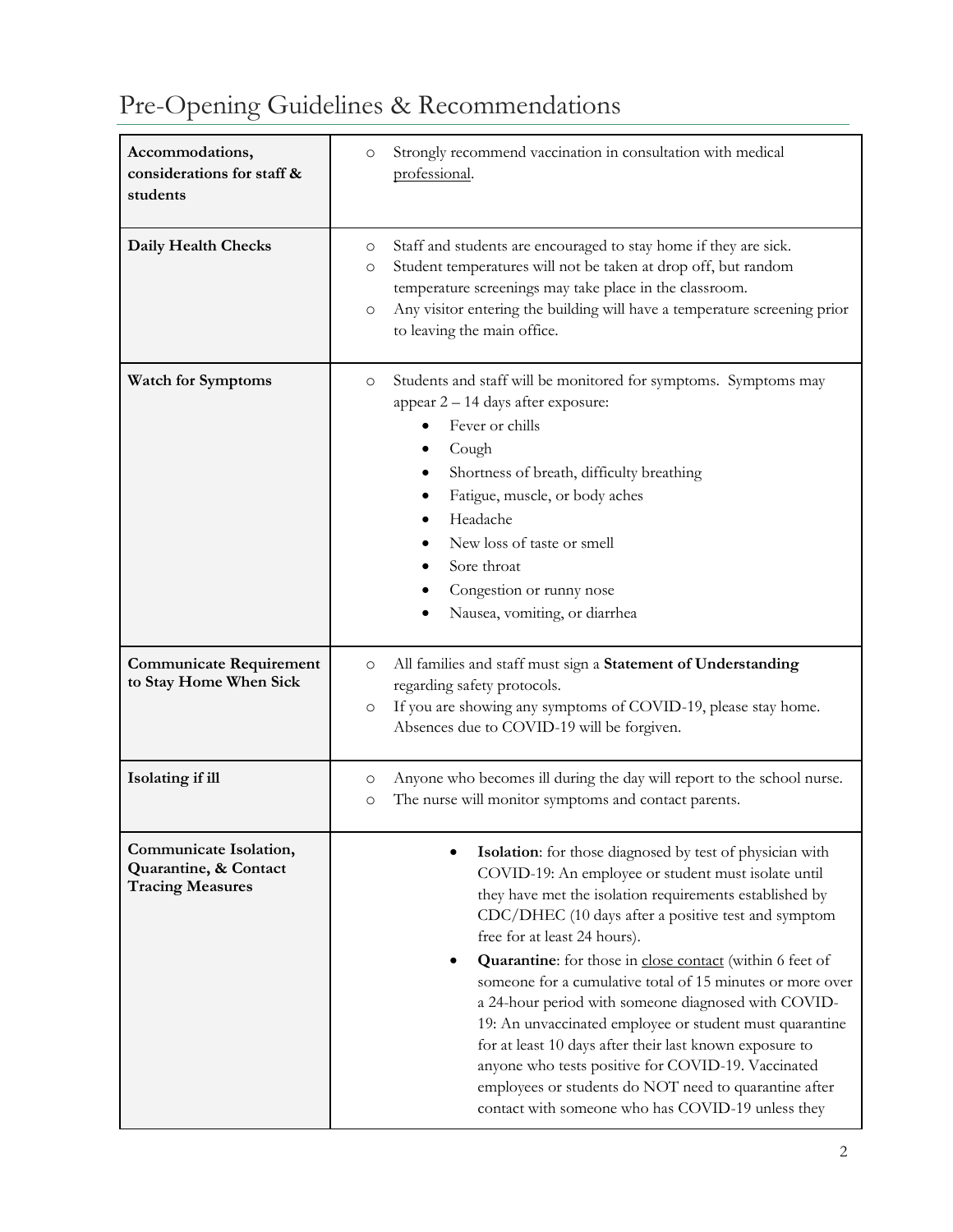| have symptoms. However, fully vaccinated people should                                                                    |
|---------------------------------------------------------------------------------------------------------------------------|
| get tested 3-5 days after their exposure, even if they don't                                                              |
| have symptoms and wear a mask indoors in public for 14<br>days following exposure or until their test result is negative. |
|                                                                                                                           |
| Quarantine may be shortened. After a close contact                                                                        |
| exposure, unvaccinated students or faculty may return after                                                               |
| 10 days if they have no symptoms or after day 7 after                                                                     |
| receiving a negative test result (test must occur on day 5 or                                                             |
| later).                                                                                                                   |
| For household members who are not able to separate from                                                                   |
| the household member with COVID-19 because they are                                                                       |
| caring for them or do not have a separate room they can                                                                   |
| use, they should quarantine for 14 days after that person is                                                              |
| no longer in isolation or apply the 7-day or 10-day criteria                                                              |
| to shorten the quarantine period based on the day when                                                                    |
| the COVID-19 case is no longer in isolation.                                                                              |
| Faculty or students who have tested positive (positive PCR                                                                |
| or antigen test) for COVID-19 in the last 3 months (90                                                                    |
| Days) and do not have symptoms after a close contact with                                                                 |
| someone with COVID-19 may come to school. They must                                                                       |
| wear a mask at all times while in the school (indoors or                                                                  |
| outside), monitor for symptoms daily and throughout the                                                                   |
| day, practice social distancing to the extent possible,                                                                   |
| practice good hand hygiene, and clean frequently touched                                                                  |
| surfaces often until 14 days after exposure.                                                                              |
| Contact Tracing to determine "close contacts" will be                                                                     |
| conducted using a 6-foot radius                                                                                           |

### Health & Safety Guidelines and Recommendations

| Hand Washing & Sanitizing<br>Soap and paper towels provided in all restrooms and at all<br>$\circ$<br>classroom sinks. Hand sanitizer provided in all classrooms and<br>throughout campus.<br>Students and staff will wash hands frequently throughout the day<br>$\circ$<br>with soap and water.<br>When soap and water are not available, hand sanitizer (at least 60%<br>$\circ$<br>alcohol) will be used.<br>Adequate hand sanitizer will be placed on campus where soap and<br>$\circ$<br>water are not feasible. Eg: hallways, playground, outside office,<br>entrance to building, etc.<br>Drinking fountains will be closed. All students should bring water<br>$\circ$<br>bottles from home which they may refill in classroom sinks.<br>Teachers will teach and reinforce hand washing, covering coughs<br>$\circ$<br>and sneezes, and social distancing practices. |  |
|-------------------------------------------------------------------------------------------------------------------------------------------------------------------------------------------------------------------------------------------------------------------------------------------------------------------------------------------------------------------------------------------------------------------------------------------------------------------------------------------------------------------------------------------------------------------------------------------------------------------------------------------------------------------------------------------------------------------------------------------------------------------------------------------------------------------------------------------------------------------------------|--|
|-------------------------------------------------------------------------------------------------------------------------------------------------------------------------------------------------------------------------------------------------------------------------------------------------------------------------------------------------------------------------------------------------------------------------------------------------------------------------------------------------------------------------------------------------------------------------------------------------------------------------------------------------------------------------------------------------------------------------------------------------------------------------------------------------------------------------------------------------------------------------------|--|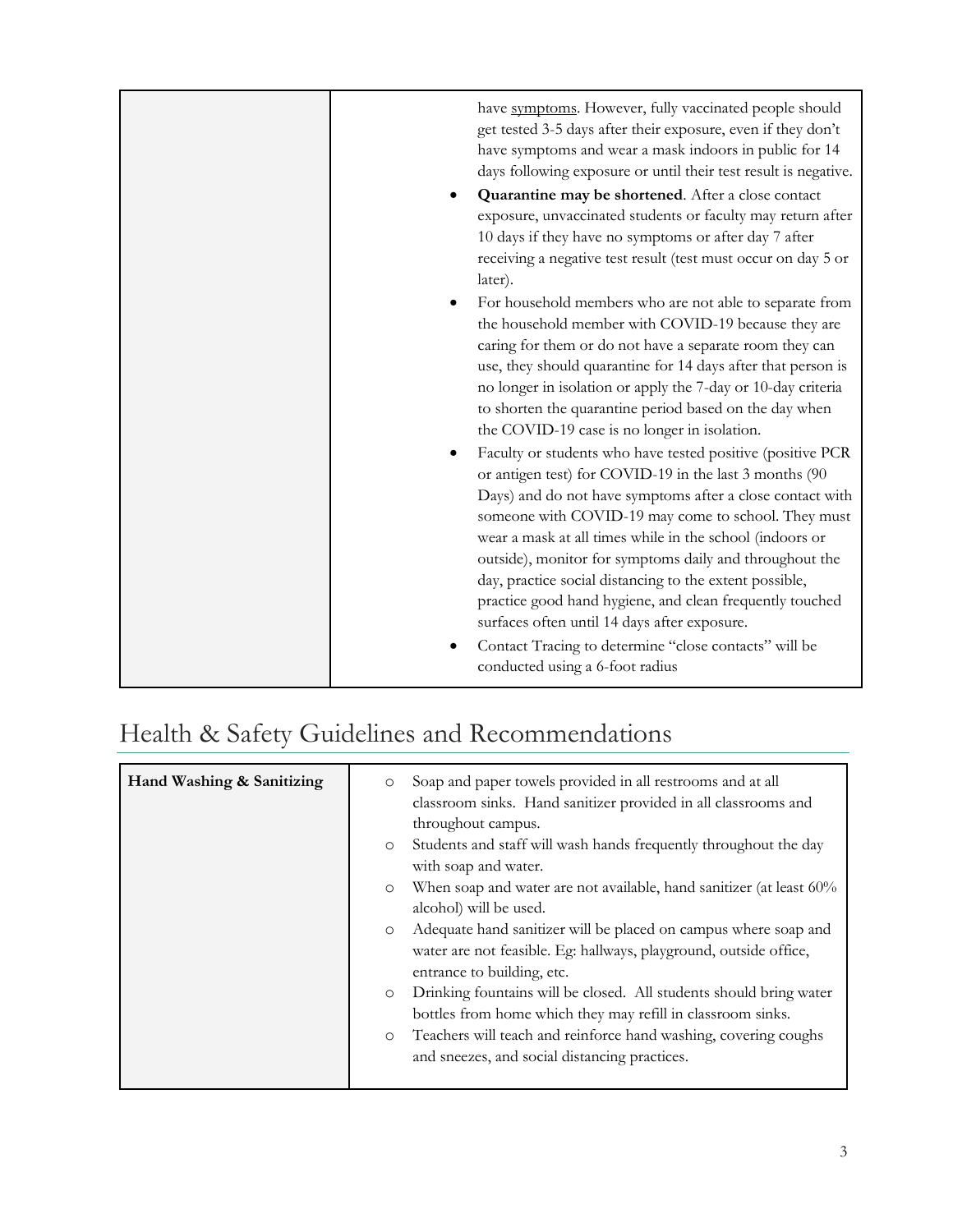| <b>Face Coverings</b> | All students, faculty, and staff <b>are required</b> to wear a mask while<br>$\circ$<br>indoors. They may take off their masks whenever they are outside<br>(unless the student's parent advises otherwise) except during<br>afternoon carpool.<br>All visitors and volunteers <b>are required</b> to wear a mask while<br>$\circ$<br>indoors.<br>All students and staff must have masks readily available.<br>$\circ$<br>Face masks must be provided by parents. The school will have<br>$\circ$<br>disposable masks in the event a mask is broken, lost, or damaged. |
|-----------------------|------------------------------------------------------------------------------------------------------------------------------------------------------------------------------------------------------------------------------------------------------------------------------------------------------------------------------------------------------------------------------------------------------------------------------------------------------------------------------------------------------------------------------------------------------------------------|
|                       |                                                                                                                                                                                                                                                                                                                                                                                                                                                                                                                                                                        |

# Cleaning, Disinfecting & Ventilation

| <b>Ensure Facility is Clean</b>              | Cleaning staff will clean throughout the day and nightly following<br>$\circ$<br>Guidance for cleaning and disinfection from the CDC.                                                                                                                                                                                                                                                                                                                                                                                                                                                                                                                                                                                                                                                                                                                                                                                                                                                                                                                                                                                                                                                                                                                                                                              |
|----------------------------------------------|--------------------------------------------------------------------------------------------------------------------------------------------------------------------------------------------------------------------------------------------------------------------------------------------------------------------------------------------------------------------------------------------------------------------------------------------------------------------------------------------------------------------------------------------------------------------------------------------------------------------------------------------------------------------------------------------------------------------------------------------------------------------------------------------------------------------------------------------------------------------------------------------------------------------------------------------------------------------------------------------------------------------------------------------------------------------------------------------------------------------------------------------------------------------------------------------------------------------------------------------------------------------------------------------------------------------|
| Cleaning & Disinfecting if<br>Someone is ill | Close off areas used by the person who is sick.<br>$\circ$<br>An alternate classroom may be utilized until proper disinfection is<br>$\circ$<br>complete.<br>Open outside doors and windows to increase air circulation in the<br>$\circ$<br>area.<br>Clean and disinfect all areas used by the person who is sick: offices,<br>$\circ$<br>bathrooms, common areas, shared electronic equipment such as<br>tables, touch screens, keyboards, remotes, etc.<br>Vacuum the space if needed. Use a vacuum equipped with high-<br>$\circ$<br>efficiency particulate air (HEPA) filter, if available. (Do not vacuum<br>a room or space that has people in it. Wait until the room or space is<br>empty, such as at night for common spaces, or during the day for<br>private rooms.)<br>Once an area has been appropriately disinfected, it can be opened<br>$\circ$<br>for use.<br>Workers not in close contact with the person who is sick can return<br>$\circ$<br>to work after disinfection.<br>Additional cleaning and disinfection are not necessary if it has been<br>$\circ$<br>more than 7 days since the person who is sick visited or used the<br>facility.<br>Continue routine cleaning and disinfection. This includes everyday<br>$\circ$<br>practices normally used to maintain a healthy environment. |

## Social Distancing

| <b>Classrooms</b> | All classrooms will be configured to allow 9 square feet of space per<br>person (students and teachers). Students will sit at least 3 feet apart.<br>Each student will have an assigned cubby. |
|-------------------|------------------------------------------------------------------------------------------------------------------------------------------------------------------------------------------------|
|                   |                                                                                                                                                                                                |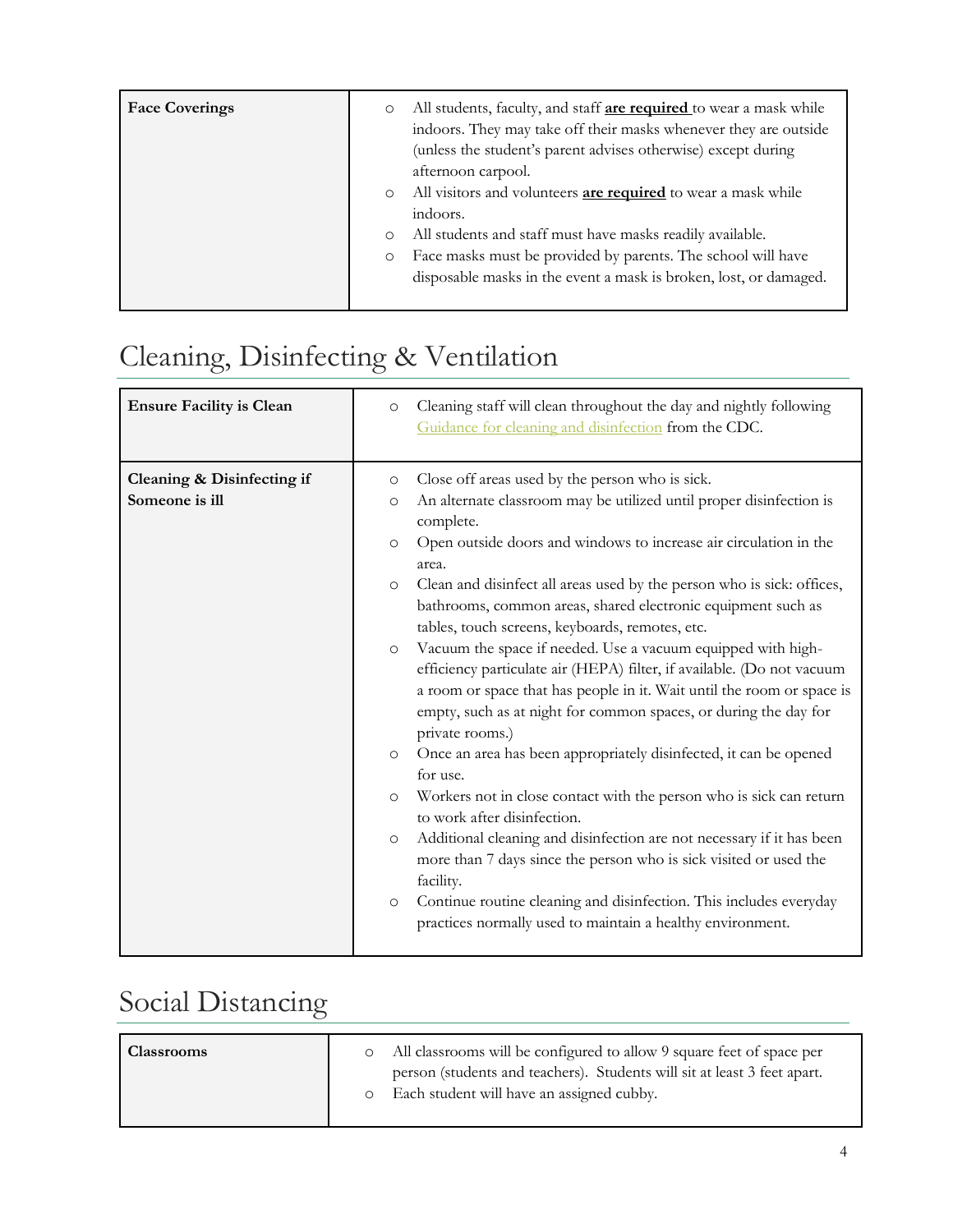| Hallways                                        | Markers are in all hallways indicating direction of traffic with a clear<br>$\circ$<br>delineation between 2-way traffic.                                                                                                                                                                                                                                                                                                                                 |
|-------------------------------------------------|-----------------------------------------------------------------------------------------------------------------------------------------------------------------------------------------------------------------------------------------------------------------------------------------------------------------------------------------------------------------------------------------------------------------------------------------------------------|
| <b>Avoid Sharing Materials &amp;</b><br>Objects | Sharing of any materials will not be allowed.<br>O<br>Any toys or books that are shared between students will be disinfected<br>O<br>frequently.                                                                                                                                                                                                                                                                                                          |
| Lunchroom                                       | The use of the cafeteria will be allowed with social distancing<br>$\circ$<br>implemented. Students will be spaced 3 feet apart during lunch if seated<br>indoors.<br>Regular cleaning and sanitizing will take place after each lunch period.<br>O<br>Teachers may opt for students to eat outdoors or at their desk in their<br>$\circ$<br>classroom.                                                                                                   |
| Recess                                          | Recess will take place outdoors weather permitting. If recess takes place<br>$\circ$<br>indoors, face masks will be required.                                                                                                                                                                                                                                                                                                                             |
| <b>Arrivals &amp; Departures</b>                | Front carpool will be used for grades $K4 - 1$ <sup>st</sup> .<br>O<br>Back carpool will be used for grades 2 <sup>nd</sup> - 6 <sup>th</sup> .<br>O<br>Carpool location is determined by the youngest student in the family.<br>O<br>Upon drop-off, students can report to the playground from 7:30 AM<br>$\circ$<br>until 7:45 AM. After 7:45 AM, they must report to their homeroom<br>class.<br>Masks will be required during afternoon carpool.<br>O |
| <b>Field Trips</b>                              | Field trips are permitted but COVID protocols will be created for each<br>$\circ$<br>trip. These protocols will be clearly communicated with families before a<br>trip takes place. They will be decided based on the location of the trip<br>and the requirements of the transportation company.                                                                                                                                                         |
| <b>Emergency Drills</b>                         | All emergency drills will take place as normal.<br>O                                                                                                                                                                                                                                                                                                                                                                                                      |
| Liturgies                                       | All students will attend Mass in the Church or the Gym. Face masks will<br>O<br>be required.                                                                                                                                                                                                                                                                                                                                                              |
| <b>Parent Meetings</b>                          | Parent meetings are permitted with face masks required.<br>O<br>Virtual parent meetings will be encouraged.<br>O                                                                                                                                                                                                                                                                                                                                          |
| <b>Fundraisers &amp; Events</b>                 | Fundraisers and Events are permitted but COVID protocols will be<br>O<br>created for each event. These protocols will be clearly communicated<br>with families before the event.                                                                                                                                                                                                                                                                          |
| <b>Volunteers &amp; Visitors</b>                | Volunteers and visitors are permitted for academic programs.<br>O<br>Masks are required for all volunteers and visitors.<br>O                                                                                                                                                                                                                                                                                                                             |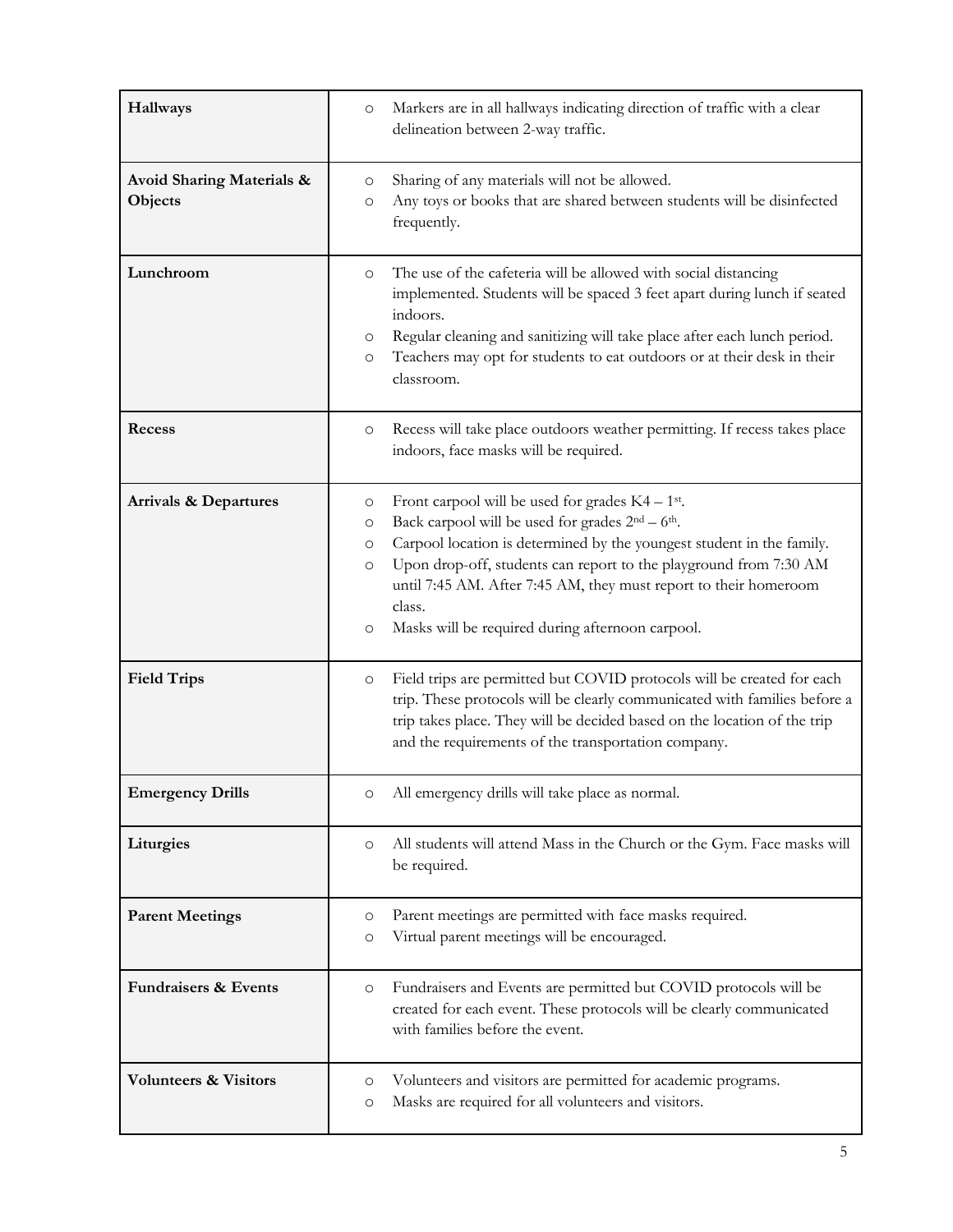| Front Office & Desk                           | Face masks will be required.<br>$\circ$                                                                                                                                                                                                                                                                                                                       |
|-----------------------------------------------|---------------------------------------------------------------------------------------------------------------------------------------------------------------------------------------------------------------------------------------------------------------------------------------------------------------------------------------------------------------|
| <b>Extended Care Programs</b>                 | The first $30 - 45$ minutes of extended care is a study hall period. During<br>$\circ$<br>this time, grade levels will be mixed indoors, and social distancing will<br>not be a possibility due to class size and staffing. At this time, face<br>masks will be required.<br>Once students are outdoors, face masks are optional and not required.<br>$\circ$ |
| <b>Community Service</b>                      | As required by the school, students may participate in any community<br>$\circ$<br>service that takes place outside the school following regular school hour<br>protocols.                                                                                                                                                                                    |
| Religious Education &<br><b>Church Groups</b> | All religious education and church groups using the school facility must<br>$\circ$<br>follow school health guidelines. All areas used must be cleaned after use,<br>following the school's required cleaning protocols.                                                                                                                                      |
| <b>Outside Groups</b>                         | Outside groups are permitted to use school buildings if they follow<br>$\circ$<br>regular school hour protocols.                                                                                                                                                                                                                                              |

### Health & Safety Protocols

| Communication                   | The school nurse and/or school administration may contact you via<br>$\circ$<br>phone or email to discuss your student's health and well-being as well<br>as update you on classroom conditions.<br>If parents need to contact the school to report a COVID-19 contact or<br>$\circ$<br>concern, they should contact the school nurse and/or school<br>administration if the nurse is not available. |
|---------------------------------|------------------------------------------------------------------------------------------------------------------------------------------------------------------------------------------------------------------------------------------------------------------------------------------------------------------------------------------------------------------------------------------------------|
| <b>Sharing School Protocols</b> | Health and safety protocols will be shared with staff and school<br>$\circ$<br>families prior to opening.<br>Parents are asked to model, practice, and reinforce proper health and<br>$\circ$<br>safety protocols at home.<br>If protocols are modified at any time, updates will be sent via normal<br>$\circ$<br>modes of communication (Sunday Notes, text, email, phone call, etc.)              |

## Health Monitoring Guidelines & Recommendations

| <b>Procedure for Health</b> | Faculty/staff/nurse will monitor for symptoms and signs of illness.<br>$\circ$ |
|-----------------------------|--------------------------------------------------------------------------------|
| Monitoring                  | The school nurse will maintain a confidential record of students who           |
|                             | are out sick and when they may return.                                         |
|                             |                                                                                |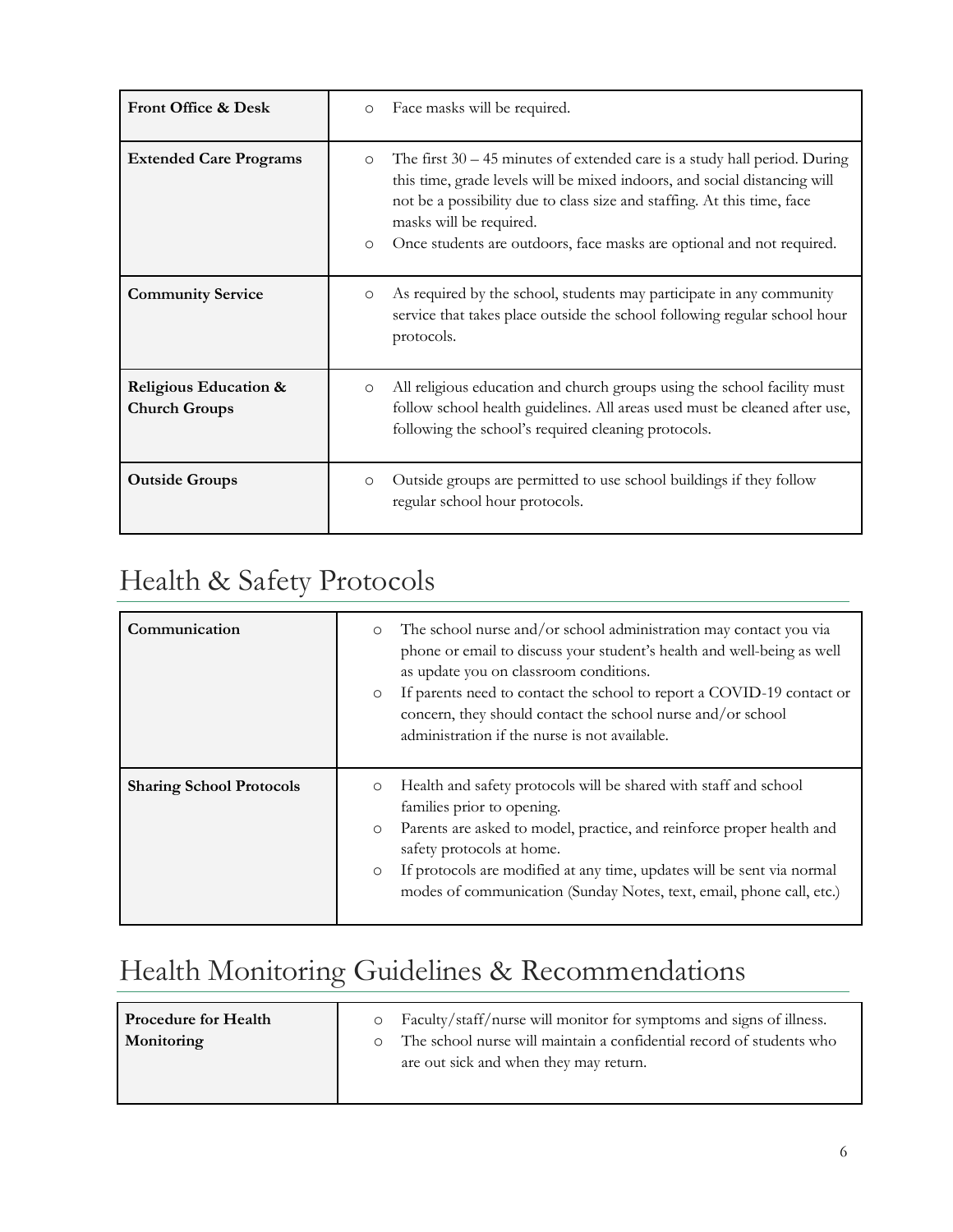| <b>Staying Home</b>                   | Anyone who is sick should stay home.<br>$\circ$                                                                                                                                                                                                                                                                                                       |
|---------------------------------------|-------------------------------------------------------------------------------------------------------------------------------------------------------------------------------------------------------------------------------------------------------------------------------------------------------------------------------------------------------|
| <b>Continual Screen</b>               | There will be temperature checks during the day and for those who<br>$\circ$<br>become ill.                                                                                                                                                                                                                                                           |
| Symptoms                              | The school will monitor for the following symptoms:<br>O<br>Temperature 100.4 or greater<br>Cough<br>Shortness of breath or difficulty breathing<br>Fatigue<br>Muscle or body aches<br>Headache<br>New loss of taste or smell<br>Sore throat<br>Congestion or runny nose<br>Nausea, vomiting or diarrhea                                              |
| Isolate                               | Students or staff who become sick during the day will isolate at the<br>$\circ$<br>nurse's station.                                                                                                                                                                                                                                                   |
| <b>Exposure to COVID-19</b>           | In the event of exposure of staff or students to COVID-19, the<br>$\circ$<br>principal and/or nurse will communicate and monitor developments<br>with local health authorities, employees, and families regarding cases,<br>exposures and any updates to policies or procedures.<br>Contact will include DHEC and Catholic Schools Office.<br>$\circ$ |
| <b>Leave Policies &amp; Practices</b> | The Business Manager will monitor staff attendance as well as contact<br>$\circ$<br>DOC HR for staff leave policy guidance.<br>The Office Manager will monitor student attendance.<br>$\circ$                                                                                                                                                         |
| <b>Monitor Cases</b>                  | The principal and nurse will regularly communicate and monitor<br>$\circ$<br>developments with local authorities, employees and families regarding<br>cases, exposures, and any updates of COVID-19 cases in the school.                                                                                                                              |

## Academics Guidelines & Recommendations

| <b>Class Size</b> | Classrooms will be measured and a minimum of 9 square feet per                                |
|-------------------|-----------------------------------------------------------------------------------------------|
|                   | person will be required. All non-essential furniture will be removed to<br>accommodate desks. |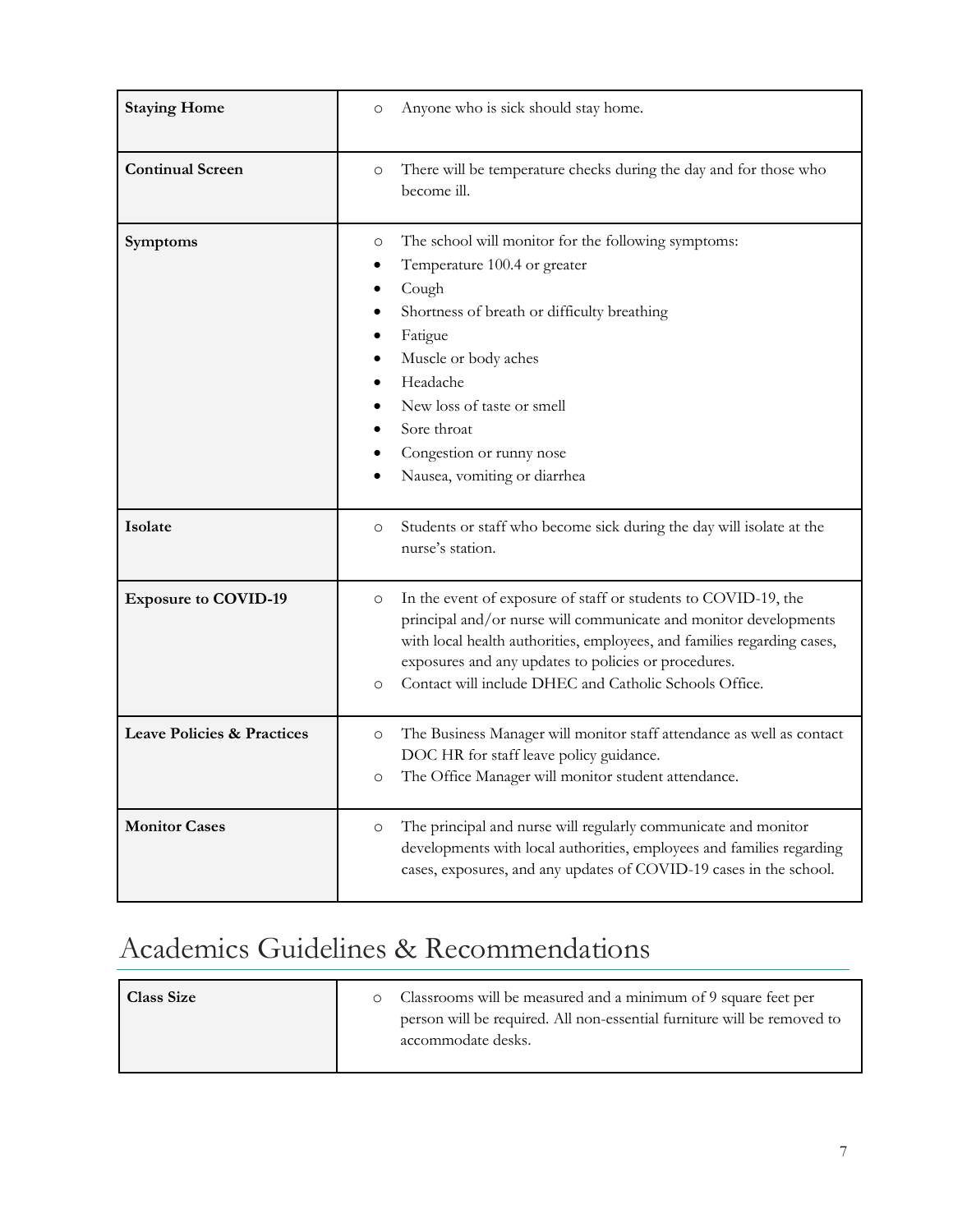| Scheduling<br><b>Teaching Methodologies</b><br><b>Cleaning Desks</b> | Whenever possible, it will be recommended that teachers rotate rather<br>$\circ$<br>than students in lower grades.<br>5 <sup>th</sup> and 6 <sup>th</sup> grade students will transition between the 4 classrooms<br>$\circ$<br>using the marked staircases (one for those going upstairs and another<br>for those going downstairs).<br>During small group instruction and when students are working in close<br>$\circ$<br>proximity masks are required.<br>Desks will be cleaned and sanitized between classes for those grade<br>O                                                                                                                                                                                                                                                                           |
|----------------------------------------------------------------------|------------------------------------------------------------------------------------------------------------------------------------------------------------------------------------------------------------------------------------------------------------------------------------------------------------------------------------------------------------------------------------------------------------------------------------------------------------------------------------------------------------------------------------------------------------------------------------------------------------------------------------------------------------------------------------------------------------------------------------------------------------------------------------------------------------------|
|                                                                      | levels $(4th – 6th)$ that transition throughout the day.<br>Desks will be cleaned daily for grades PK-3rd.<br>O                                                                                                                                                                                                                                                                                                                                                                                                                                                                                                                                                                                                                                                                                                  |
| <b>Sharing Materials</b>                                             | Students will have supply packs so no sharing of materials will take<br>O<br>place.                                                                                                                                                                                                                                                                                                                                                                                                                                                                                                                                                                                                                                                                                                                              |
| <b>Distance Learning Plan</b>                                        | SJCS will update and modify the existing DLP for use during future<br>$\circ$<br>virtual learning.<br>If a student is required to stay home due to illness or exposure to<br>$\circ$<br>COVID-19, but is well enough to complete classwork, a homebound<br>teacher will work with students individually to provide a personalized<br>learning experience through a blend of resources including lesson<br>plans, posted course content, online platforms, and student-school<br>communication. Students will be trained upon return to school in how<br>to use online platforms.<br>If a teacher is absent due to COVID-19, but is well enough to teach,<br>O<br>that teacher may choose to teach the class remotely to students on<br>campus who will be supervised by a substitute or instructional assistant. |
| <b>Distance Learning Platforms</b>                                   | Platforms/applications that will be used during distance learning will be<br>$\circ$<br>taught in the classroom beginning in August.<br>Students may bring devices to school on designated days to receive<br>O<br>training.<br>Hard copy instructions will also be provided.<br>O<br>Classroom teachers will communicate which platforms/apps need to<br>$\circ$<br>be downloaded for their class.<br>Apple iPads have been ordered for every student in the building. They<br>O<br>will not arrive until after the school year begins so students will need to<br>bring a device with them at the start of the year. Teachers will<br>communicate this information with parents and will let them know<br>what days they need to bring their device.                                                           |
| <b>Classroom Visitors</b>                                            | Zoom will be utilized for guest speakers.<br>$\circ$                                                                                                                                                                                                                                                                                                                                                                                                                                                                                                                                                                                                                                                                                                                                                             |